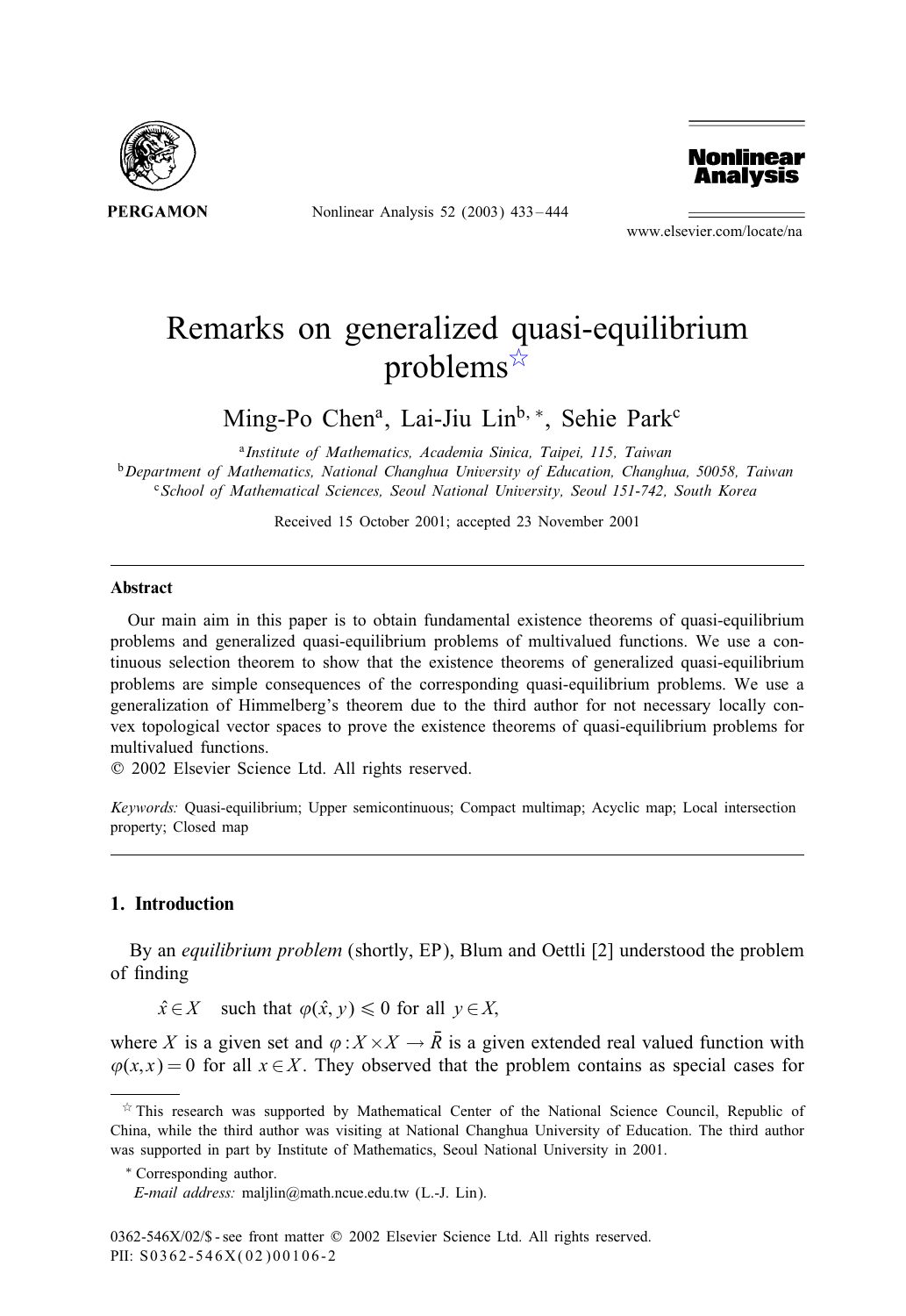instance optimization problems, problems of the Nash type equilibria, complementarity problems, fixed point problems, variational inequalities, and many others.

Moreover, some variations or generalizations of this problem can be possible; see Noor and Oettli [10] and references therein. Motivated by such situation, we introduce the following generalized EP:

A *quasi-equilibrium problem* (shortly, QEP) is to find

 $\hat{x} \in S(\hat{x})$  such that  $\varphi(\hat{x}, z) \leq 0$  for all  $z \in S(\hat{x})$ ,

where X is a given set,  $S: X \to X$  a given multimap with nonempty values, and  $\varphi: X \times X \to \overline{R}$  a given function.

A *general quasi-equilibrium problem* (shortly, GQEP) is to find

 $\hat{x} \in S(\hat{x})$  and  $\hat{y} \in T(\hat{x})$  such that  $\varphi(\hat{x}, \hat{y}, z) \leq 0$  for all  $z \in S(\hat{x})$ ,

where X and S are the same as above, Y another given set,  $T : X \multimap Y$  another multimap, and  $\varphi: X \times Y \times X \to \overline{R}$  a given function.

Our main aim in this paper is to obtain fundamental existence theorems for solutions of QEPs or GQEPs in more general situation where the single extended real valued function  $\varphi$  is replaced by a multi-valued function  $\Phi: X \times X \to \overline{R}$  or  $\Phi: X \times Y \times X \to \overline{R}$ .

Recently, Wu and Shen [15] claimed that they obtained a further generalization of the Yannelis–Prabhakar selection theorem [16] and then, applied it to several results on GQEPs. Note that the selection theorem was also due to Ben-El-Mechaiekh et al. [1] in the same year. Main feature of their results [15] is that firstly, the map  $T$  in their GQEPs has a continuous selection and, secondly, their main tool is Himmelberg's fixed point theorem for locally convex topological vector spaces.  $(t.v.s.)$  [4].

In this paper, we show that their selection theorem is not new, that GQEPs are simple consequences of corresponding QEPs whenever the map  $T$  has a continuous selection, that the function  $\varphi: X \times X \to \overline{R}$  in QEPs with  $\varphi(x, x) = 0$  for all  $x \in X$  can be replaced by  $\Phi: X \times X \to \overline{R}$  with  $\Phi(x, x) \leq 0$  for all  $x \in X$ , and that the function  $\varphi: X \times Y \times X \to \overline{R}$  in GQEPs with  $\varphi(x, y, x) = 0$  for all  $(x, y) \in X \times Y$  can be replaced by  $\Phi: X \times Y \times X \to \overline{R}$  with  $\Phi(x, y, x) \leq 0$  for all  $(x, y) \in X \times Y$ . Moreover, we use a generalization of Himmelberg's theorem due to the third author [12] for not necessarily locally convex topological vector spaces. Consequently, we can drastically generalize and improve all of the results in [15] and some others.

# 2. Preliminaries

A *multimap* or a *map*  $T: X \to Y$  is a function from X into the power set of Y with nonempty values  $T(x)$  for  $x \in X$  and fibers  $T^-(y)$  for  $y \in Y$ . Note that  $x \in T^-(y)$  if and only if  $y \in T(x)$ .

Recall that an extended real valued function  $q: X \to \overline{R}$  on a topological space X is *lower* [resp. *upper*] *semicontinuous* (l.s.c.) [resp. u.s.c.] if  $\{x \in X : g(x) > r\}$ [resp.  $\{x \in X : g(x) < r\}$ ] is *open* for each  $r \in \overline{R}$ . If X is a convex set in a vector space, then  $g: X \to \overline{R}$  is *quasi-concave* [resp. *quasi-convex*] if  $\{x \in X : g(x) > r\}$  [resp.  ${x \in X : g(x) < r}$  is convex for each  $r \in \overline{R}$ .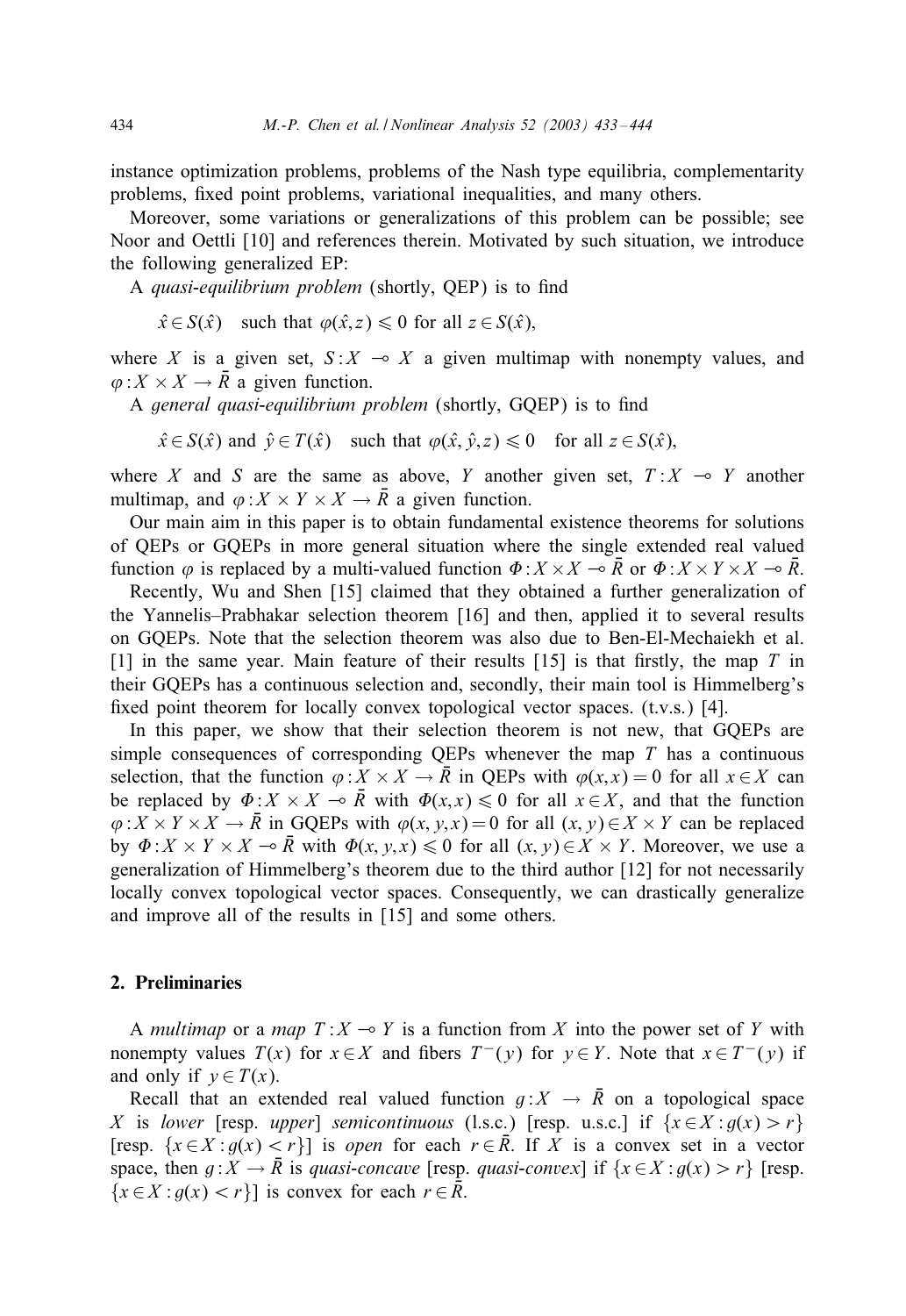Throughout this paper, all topological spaces are assumed to be Hausdorff, t.v.s., and co denotes the convex hull.

For topological spaces X and Y, a map  $T: X \to Y$  is said to be *closed* if its graph  $Gr(T) = \{(x, y) : x \in X, y \in T(x)\}\$ is closed in  $X \times Y$ , and *compact* if the closure  $\overline{T(X)}$ of its range  $T(X)$  is compact in Y.

A map  $T: X \to Y$  is said to be *upper semicontinuous* (u.s.c.) if for each closed set  $B \subset Y$ , the set  $T^{-}(B) = \{x \in X : T(x) \cap B \neq \emptyset\}$  is a closed subset of X; *lower semicontinuous* (l.s.c.) if for each open set  $B \subset Y$ , the set  $T^{-}(B)$  is open; and *continuous* if it is u.s.c. and l.s.c.

The following are well known:

**Lemma 1.** Let X and Y be two topological spaces. If  $T: X \rightarrow Y$  is u.s.c. with closed *values*; *then* T *is closed*.

**Lemma 2.** Let X be a topological space and Y a compact space. If  $T: X \to Y$  is *closed*; *then* T *is u.s.c.*

We denote  $R^+ = \{x \in R : 0 \le x < \infty\}$ . For  $A \subset R$  and  $a \in R$ , we denote  $A \le a$  if  $x \leq a$  for all  $x \in A$ .

Lemma 3 (Tan and Yuan [14]). *Let* X *and* Y *be topological spaces*; A *an open subset of* X, and  $F_1: X \to Y$ ,  $F_2: A \to Y$  *u.s.c. maps such that*  $F_2(x) \subset F_1(x)$  *for all*  $x \in A$ . *Then the map*  $F: X \rightarrow Y$  *defined by* 

$$
F(x) = \begin{cases} F_1(x) & \text{if } x \notin A, \\ F_2(x) & \text{if } x \in A \end{cases}
$$

*is also u.s.c.*

The quasi-convexity of a single-valued function can be extended to multi-valued function as follows:

For a convex set X, a multimap  $G: X \to \overline{R}$  is said to be *quasi-convex* if for any  $\lambda \in \overline{R}$ , the set  $\{x \in X: \text{ there is a } y \in G(x) \text{ such that } y \leq \lambda\}$  is convex.

**Lemma 4** (Lin [8]). Let *X* be a convex set. Then  $G: X \to \overline{R}$  is quasi-convex if and *only if for any*  $x_1, x_2 \in X, 0 \le \lambda \le 1$ ,  $y_1 \in G(x_1)$  and  $y_2 \in G(x_2)$ , *there exists*  $y \in G[\lambda x_1 + \lambda x_2]$  $(1 - \lambda)x_2$ ] *such that*  $y \le \max\{y_1, y_2\}$ .

Lemma 5 (Generalized Berge theorem [9]). *Let* X *and* Y *be topological spaces*;  $G: X \times Y \rightarrow \overline{R}$ ,  $S: X \rightarrow Y$ ,  $m(x) = \sup_{y \in S(x)} G(x, y)$ , and  $M(x) = \{y \in S(x) : m(x) \in G(x, y)\}$ (a) *If* S *is l.s.c. and* G *is l.s.c.*; *then* m *is l.s.c.*

- (b) *If both* G *and* S *are u.s.c. with compact values*; *then* m *is u.s.c.*
- (c) *If both* G *and* S *are continuous with compact values*; *then* m *is a continuous function and* M *is a closed u.s.c. map.*

A nonempty subset X of a t.v.s. E is said to be *admissible* (in the sense of Klee [6]) provided that, for every compact subset A of X and every neighborhood V of the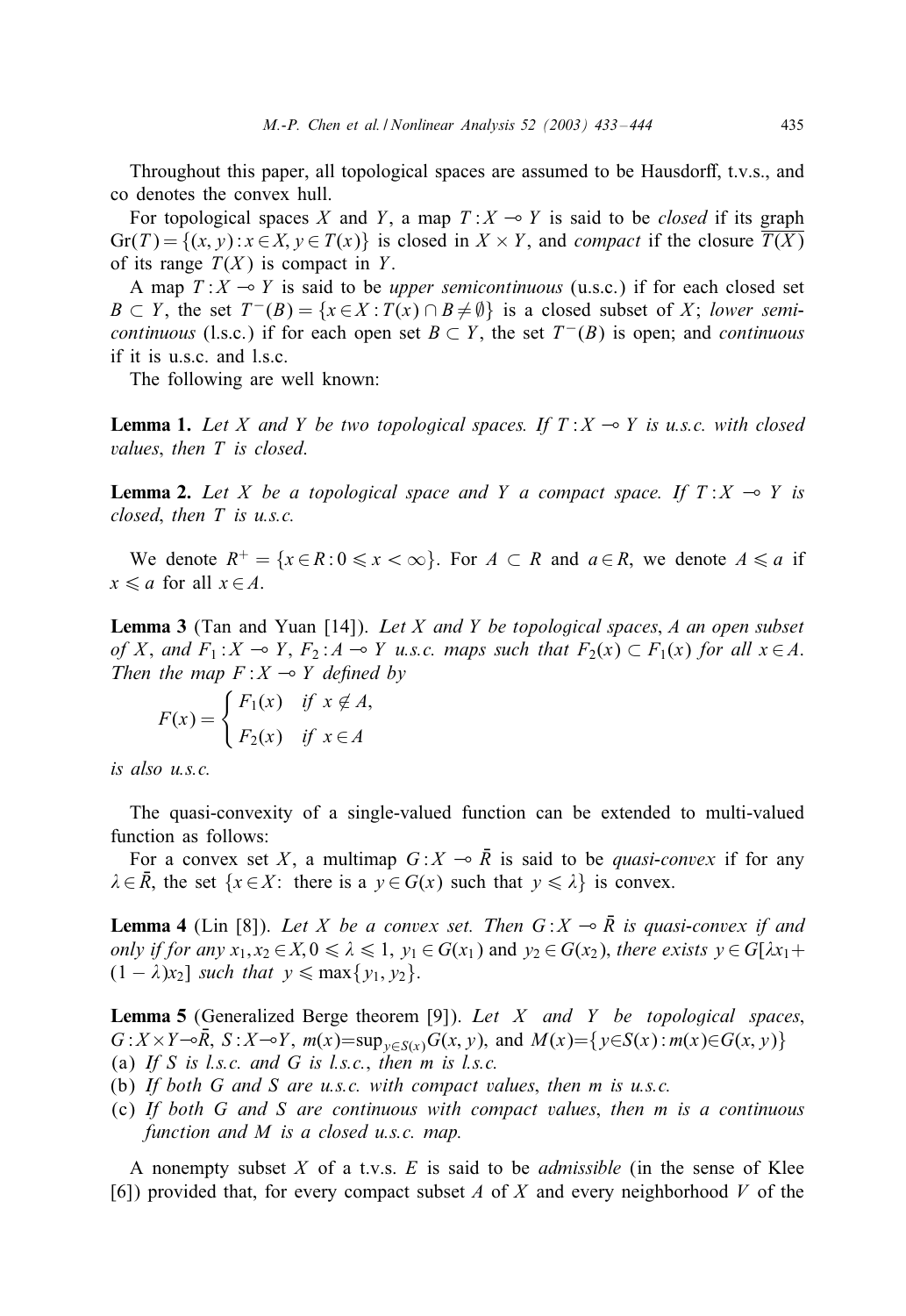origin 0 of E, there exists a continuous map  $h: A \to X$  such that  $x - h(x) \in V$  for all  $x \in A$  and  $h(A)$  is contained in a finite dimensional subspace L of E.

Note that every nonempty convex subset of a locally convex t.v.s. is admissible. Other example of admissible t.v.s. are  $l^p$  and  $L^p(0,1)$  for  $0 < p < 1$ , the Hardy space  $H<sup>p</sup>$  for  $0 < p < 1$ , certain Orlicz spaces, and many others. For details, see Park [12] and references therein.

Recall that a nonempty topological space is *acyclic* if all of its reduced Cech homology groups over rationals vanish. Note that any convex or star-shaped subset of a t.v.s is contractible, and any contractible space is acyclic. A map  $T : X \rightarrow Y$  is said to be *acyclic* if it is u.s.c. with acyclic compact values.

Lemma 6 (Park [12]). *Let* E *be a t.v.s. and* X *an admissible convex subset of* E. *Then any compact acyclic map*  $G: X \to X$  *has a fixed point*  $x \in X$ ; *that is*  $x \in G(x)$ .

Lemma 7 (Park [11]). *Let* K *be a compact convex subset of a real t.v.s. on which its topological dual*  $E^*$  *separates points, and*  $S: K \to K$  *a multimap with closed convex values such that*

(1) *for each*  $p \in E^*$ ,  $\{x \in K : \sup p(S(x)) \geq p(x)\}$  *is closed.* 

*Let*  $f: K \times K \rightarrow \overline{R}$  *satisfy the following*:

(2) *for each*  $y \in K$ ,  $x \mapsto f(x, y)$  *is l.s.c.*; *and* 

(3)  $f(x, y)$  *is* 0-DCV *in y*; *that is, for each finite subset*  $\{y_1, y_2, \ldots, y_m\}$  *of* K and *each*  $y_0 = \sum_{i=1}^m \alpha_i y_i (\alpha_i \geq 0, \sum_{i=1}^m \alpha_i = 1)$ , *we have* 

$$
\sum_{i=1}^m \alpha_i f(y_0, y_i) \geq 0.
$$

*Suppose that* S *and* f *are related by*

(4)  $\{x \in K : \sup_{y \in S(x)} f(x, y) \leq 0\}$  *is closed. Then there exists a solution*  $\bar{x} \in K$  *to the quasi-variational inequality*:

$$
\bar{x} \in S(\bar{x})
$$
 and  $\sup_{y \in S(\bar{x})} f(\bar{x}, y) \leq 0$ .

### 3. Selection theorems

In 1991, Horvath [5, Theorem 3.2] obtained a continuous selection theorem for his  $c$ -spaces or the so-called  $H$ -spaces. The convex space version of his theorem is as follows:

Theorem 1 (Horvath [5]). *Let* X *be a paracompact space*; Y *a convex space*; *and*  $S, T: X \rightarrow Y$  *two maps such that* 

(i) *for any*  $x \in X$ , co  $S(x) \subset T(x)$ ; *and* (ii)  $X = \bigcup \{ \text{Int } S^-(y) : y \in Y \}.$ *Then T* has a continuous selection  $g: X \to Y$ ; that is,  $g(x) \in T(x)$  for each  $x \in X$ .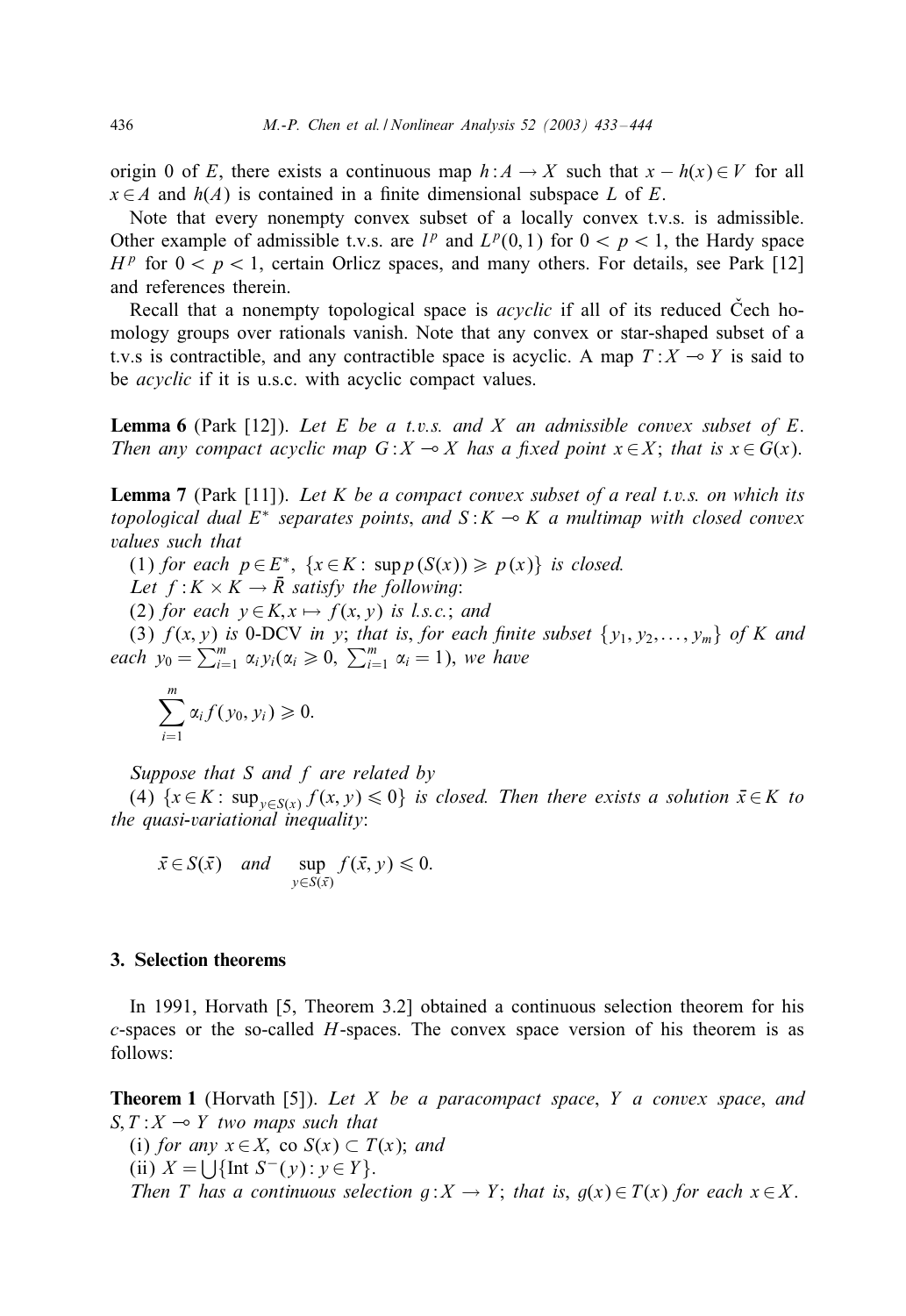Note that any convex subset of a t.v.s. is a convex space (in this sense of Lassonde) [7], and not conversely. Moreover, Theorem 1 extends results due to Ben-El-Mechaiekh et al. [1] and Yannelis and Prabhakar [16].

Since Horvath's theorem appeared, several authors claimed to obtain generalizations of theorems of [1,16]; for example, see [3,15]. Especially, Wu and Shen [15] introduced the following concept and a simple consequence of Theorem 1 as follows:

For topological spaces X and Y, a map  $T : X \rightarrow Y$  is said to have the local intersection property if for each  $x \in X$  with  $T(x) \neq \emptyset$ , there exists an open neighborhood  $N(x)$ of x such that  $\bigcap_{z \in N(x)} T(z) \neq \emptyset$ .

Corollary 2 (Wu and Shen [15]). *Let* X *be a paracompact space* E *and* Y *a nonempty subset of a t.v.s.* F. Suppose that  $S, T: X \rightarrow Y$  are two maps such that (i) *for each*  $x \in X$ ,  $S(x)$  *is nonempty and* co  $S(x) \subset T(x)$ .

(ii) S *has local intersection property.*

*Then* T *has a continuous selection*.

**Proof.** It suffices to show that (ii) implies  $X = \bigcup_{y \in Y} \text{Int } S^-(y)$ . For any  $x \in X$ , there exists an open neighborhood  $N(x)$  such that  $M(x)$ :  $= \bigcap_{z \in N(x)} S(z) \neq \emptyset$ . For  $y \in M(x)$ , we have  $y \in S(z)$  for all  $z \in N(x)$  and hence  $z \in S^{-}(y)$ . Therefore  $x \in N(x) \subset S^{-}(y)$ . Since  $N(x)$  is open, we have  $x \in N(x) \subset \text{Int } S^-(y)$ . This implies  $X = \bigcup_{y \in Y} \text{Int } S^-(y)$ .

**Remark.** If  $X = \bigcup_{y \in Y} \text{Int } S^-(y)$ , then  $S(x) \neq \emptyset$  for all  $x \in X$ . Indeed, for all  $x \in X$ ,  $x \in$ Int  $S^{-}(y)$  for some  $y \in Y$ . Hence  $x \in S^{-}(y)$  and  $y \in S(x) \neq \emptyset$ .

**Example** (Wu and Shen [15]). Let  $E = F = R$ ,  $X = Y = [0, 2)$  and  $S(x) = [x, 2)$ for each  $x \in X$ . Then  $S^{-}(y) = [0, y]$  is not open is X and Int  $S^{-}(y) = [0, y)$  and  $X = \bigcup_{y \in Y}$  Int  $S^-(y)$ . Thus Theorem 1 is indeed a proper generalization of Ben-El-Mechaiekh et al. [1] and Yannelis and Prabhakar [15].

From Theorem 1, we have the following fixed point theorem which improves [15, Corollary 3]:

Corollary 3. *Let* X *be a paracompact admissible convex subset of a t.v.s.*; K *a nonempty compact subset of* X, and  $S, T: X \rightarrow K$  *two maps such that* 

(i) *for any*  $x \in X$ , co  $S(x) \subset T(x)$ ; *and* (ii)  $X = \bigcup \{ \text{Int } S^-(y) : y \in X \}$ *Then T* has a fixed point  $\bar{x} \in K$ ; that is,  $\bar{x} \in T(\bar{x})$ .

**Proof.** By Theorem 1, T has a continuous selection  $f: X \to K \subset \text{co } K \subset X$ . Since f is compact, by Lemma 6, f has a fixed point  $\bar{x} \in X$  and hence  $\bar{x} = f(\bar{x}) \in T(\bar{x})$ . This completes our proof.  $\square$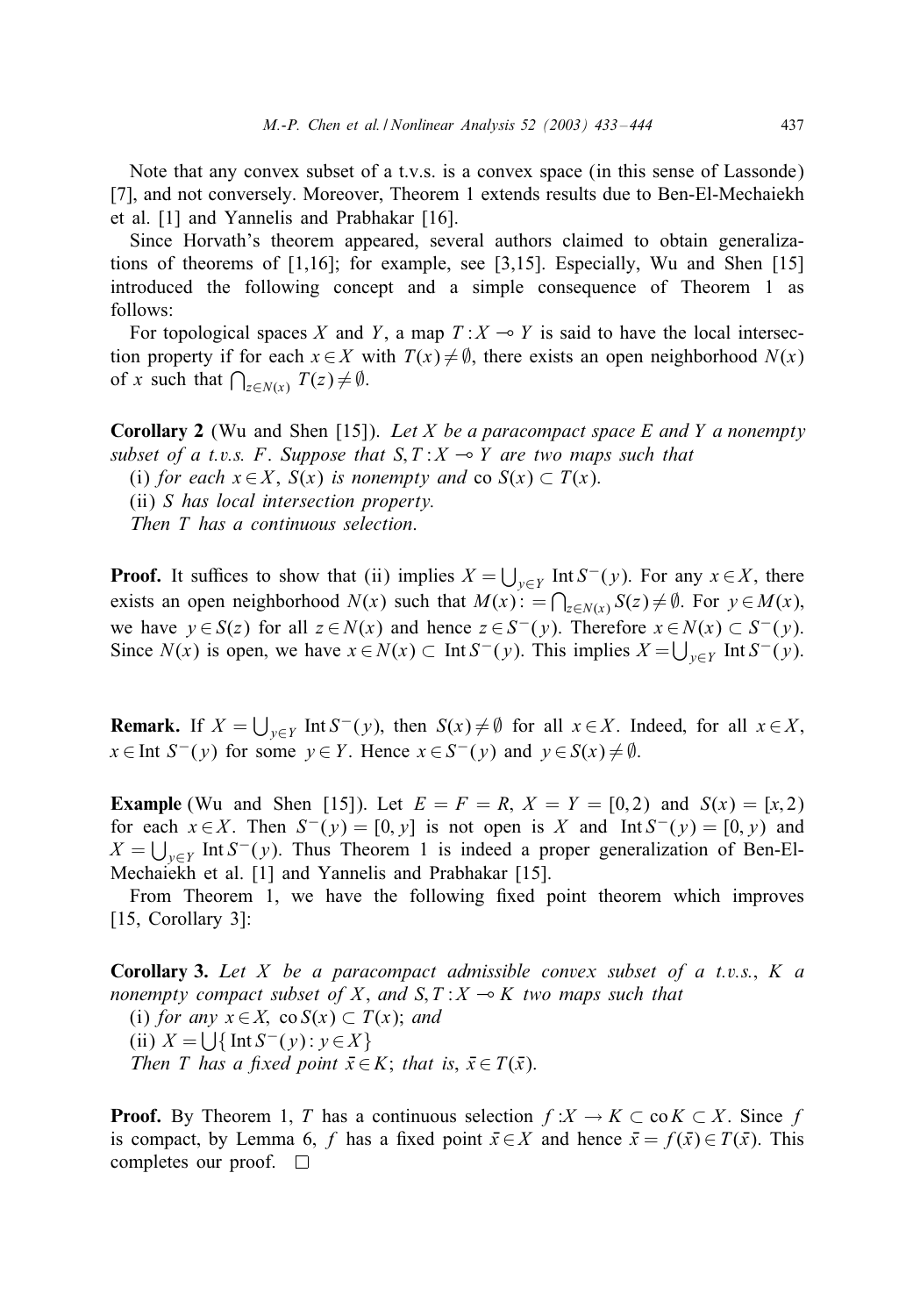# 4. Quasi-equilibrium problems

In this section, we begin with the following existence theorem for solutions of QEPs with respect to a multifunction  $\Phi: X \times X \to \overline{R}$ .

**Theorem 4.** Let *X* be an admissible convex subset of a t.v.s. E,  $S: X \rightarrow X$  a compact *closed map, and*  $\Phi$ :  $X \times X \rightarrow \overline{R}$  *an u.s.c. map with compact values. Suppose that* (1) *the function* m *de5ned on* X *by*

$$
m(x) = \sup_{u \in S(x)} \Phi(x, u) \quad \text{for } x \in X
$$

*is l.s.c.*; *and*

(2) *for each*  $x \in X$ *, the set* 

$$
M(x) = \{ y \in S(x) : m(x) \in \Phi(x, y) \}
$$

*is acyclic.*

*Then there exists an*  $\hat{x} \in X$  *such that*  $\hat{x} \in S(\hat{x})$  *and*  $m(\hat{x}) \in \Phi(\hat{x}, \hat{x})$ . *Further, if*  $\Phi(x, x) \leq 0$  *for all*  $x \in X$ , *then there exists an*  $\hat{x} \in S(\hat{x})$  *such that* 

$$
\Phi(\hat{x}, y) \leq 0 \quad \text{for all } y \in S(\hat{x}).
$$

**Proof.** Since S is a compact closed map, it follows from Lemma 2 that S is u.s.c. with compact values. Since  $\Phi$  is an u.s.c. map with compact values, it follows from Lemma 5 that  $m$  is u.s.c. By assumption  $m$  is l.s.c., and hence  $m$  is continuous. We claim that M is closed. Indeed, let  $(x_2, y_2) \in Gr(M)$  such that  $(x_2, y_2) \to (\bar{x}, \bar{y}) \in X \times X$ . Then  $y_{\alpha} \in S(x_{\alpha})$  and  $m(x_{\alpha}) \in \Phi(x_{\alpha}, y_{\alpha})$ . Since  $\Phi$  is u.s.c. with closed values, it follows from Lemma 1 that  $\Phi$  is closed. Since S and  $\Phi$  are closed and m is continuous, we have  $\bar{y} \in S(\bar{x})$  and  $m(\bar{x}) \in \Phi(\bar{x}, \bar{y})$ . Therefore, M is closed. Since S is compact, so is M. Thus M is u.s.c. with compact acyclic values. It follows from Lemma 6 that  $M$  has a fixed point  $\hat{x} \in X$  such that  $\hat{x} \in M(\hat{x})$ . That is,  $\hat{x} \in S(\hat{x})$  such that  $m(\hat{x}) \in \Phi(\hat{x}, \hat{x})$ . Further, if  $\Phi(\hat{x}, \hat{x}) \leq 0$ , then

$$
\Phi(\hat{x}, y) \leq \sup_{u \in S(\hat{x})} \Phi(\hat{x}, u) = m(\hat{x}) \leq 0 \quad \text{for all } y \in S(\hat{x}). \qquad \Box
$$

**Remark 1.** For a single-valued function  $\Phi = \varphi: X \times X \to \overline{R}$ , Theorem 4 reduced to Park [12, Corollary 1], which was applied to variational inequalities, optimization problem, and others in his earlier works.

**Remark 2.** In Theorem 4, if S and  $\Phi$  are continuous, then condition (1) is satisfied automatically. This can be seen easily in view of Lemma 5(a).

From Theorem 1, we have another solution of QEPs for a single-valued function  $\varphi: X \times X \to \overline{R}$ :

**Theorem 5.** Let *X* be a paracompact admissible convex and perfectly normal subset *of a t.v.s.* E, K *a nonempty compact subset of* X *and*  $S: X \to K$  *a map with convex*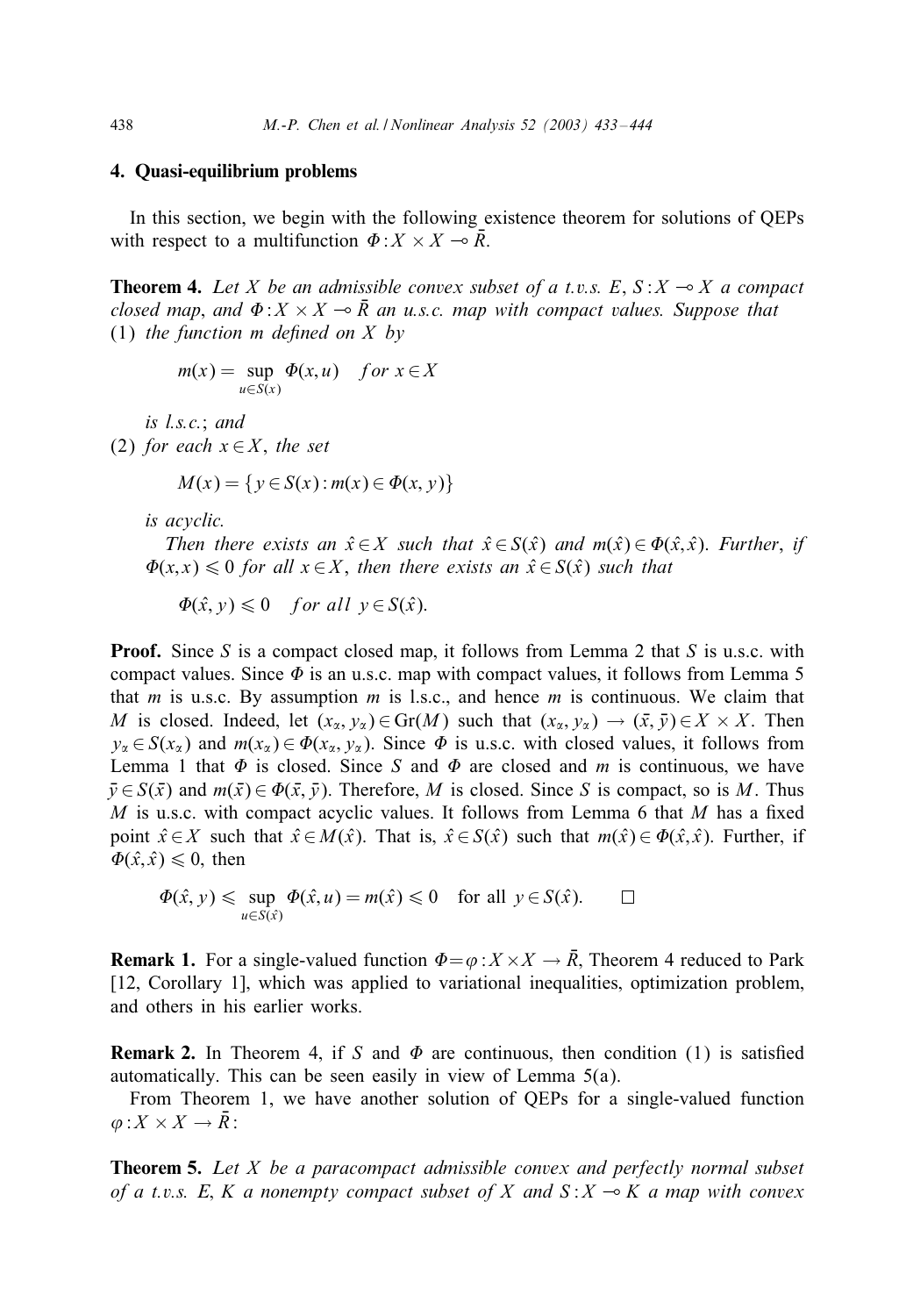*values and open fibers such that* 

 $\overline{S}: X \multimap K \text{ is u.s.c., where } \overline{S}(x) = \overline{S(x)} \text{ for } x \in X.$ 

*Let*  $\varphi: X \times X \to \overline{R}$  *be a function such that* (i)  $\varphi(x, z)$  *is u.s.c. in*  $x \in X$  *and quasi-convex in*  $z \in X$ . (ii)  $\varphi(x, x) \geq 0$  *for all*  $x \in X$ . *Then there exists*  $\hat{x} \in \overline{S}(\hat{x})$  *such that* 

$$
\varphi(\hat{x},x) \ge 0
$$
 for all  $x \in S(\hat{x})$ .

**Proof.** For each  $x \in X$ , let

$$
G(x) = \{u \in Sx : \varphi(x, u) < 0\}.
$$

Since  $u \mapsto \varphi(x, u)$  is quasi-convex and Sx is convex, each Gx is convex. Since  $x \mapsto$  $\varphi(x, u)$  is u.s.c. for each  $u \in X$ , the set  $\{x \in X : \varphi(x, u) < 0\}$  is open in X. Moreover, since  $S$  has open fibers,

$$
G^{-}(u) = S^{-}(u) \cap \{x \in X : \varphi(x, u) < 0\}
$$

is open in X for each  $u \in X$ . Let

$$
W = \{x \in X : G(x) \neq \emptyset\} = \bigcup_{u \in X} G^{-}(u).
$$

Note that  $S: X \to K$  has a continuous selection  $f : X \to K$  which has a fixed point  $\hat{x} = f(\hat{x}) \in K$  by Lemma 6.

*Case* 1: If  $W = \emptyset$ , then  $G(x) = \emptyset$  for all  $x \in X$ ; that is  $\varphi(x, u) \ge 0$  for all  $x \in X$  and  $u \in S_x$ . Therefore,  $\hat{x} = f(\hat{x}) \in S(\hat{x})$  and  $\varphi(\hat{x}, x) \ge 0$  for all  $x \in S(\hat{x})$ .

*Case* 2: If  $W \neq \emptyset$ , then W is open. Since X is perfectly normal and paracompact, W is paracompact as in [15]. Consequently, by Theorem 1,  $G|_W : W \rightarrow K$  has a continuous selection  $q : W \to K$ . Define a map  $H : (X) \to K$  by

$$
H(x) = \begin{cases} \{g(x)\} & \text{if } x \in W, \\ \bar{S}(x) & \text{if } x \in X \setminus W. \end{cases}
$$

Then by Lemma 3,  $H$  is u.s.c. with nonempty closed convex values. Therefore, by Lemma 6, H has a fixed point  $\hat{x} \in H(\hat{x})$ . If  $\hat{x} \in W$ , then  $\hat{x} = g(\hat{x}) \in G(\hat{x})$ . Hence  $\varphi(\hat{x}, \hat{x}) < 0$  contradicts condition (ii). Therefore,  $\hat{x} \in X \setminus W$ , which implies  $\hat{x} \in \overline{S}(\hat{x})$ and  $G\hat{x} = \emptyset$ ; that is  $\varphi(\hat{x}, z) \ge 0$  for all  $z \in S(\hat{x})$ .

This completes the proof.  $\square$ 

**Remark.** If S and  $\varphi$  are continuous, then X is not necessarily perfectly normal; see Remark 2 for Theorem 4.

Corollary 6. *Let* X; K; E *and* S *be the same as in Theorem* 5. *Let* Y *be a nonempty subset of a t.v.s.* F,  $T: X \rightarrow Y$  *a map having a continuous selection*  $g: X \rightarrow Y$ *, and*  $\varphi: X \times Y \times X \to \overline{R}$  *a function such that*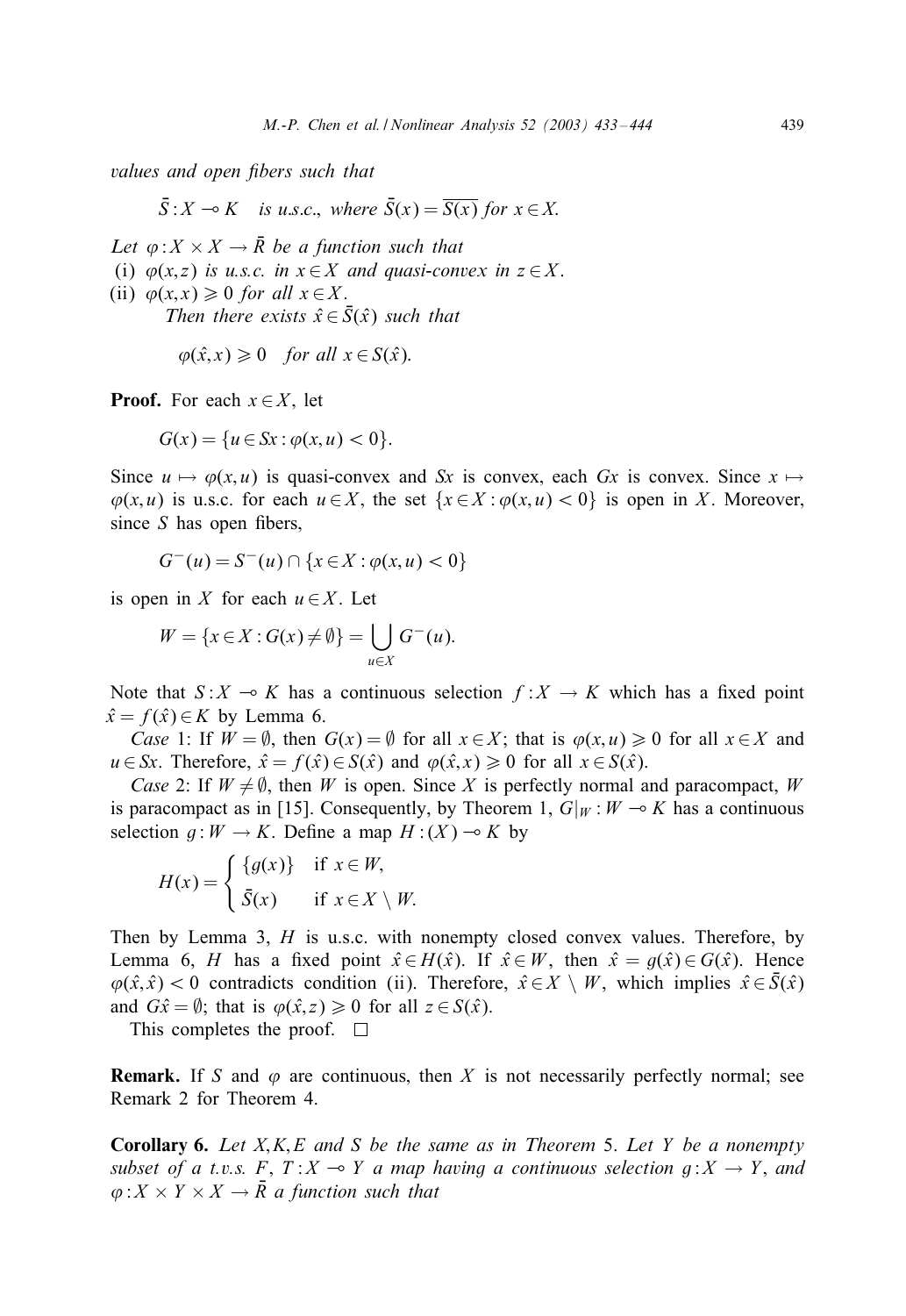(i)  $\varphi(x, y, u)$  *is u.s.c. in*  $(x, y)$  *and quasi-convex in u; and* (ii)  $\varphi(x, y, x) \ge 0$  *for each*  $(x, y)$  *in the graph of* T. *Then there exists an*  $\hat{x} \in \overline{S}(\hat{x})$  *and*  $\hat{y} \in T(\hat{x})$  *such that* 

$$
\varphi(\hat{x}, \hat{y}, x) \ge 0
$$
 for all  $x \in S(\hat{x})$ .  $\square$ 

**Proof.** Put  $\psi(x, z) = \varphi(x, g(x), z)$  and apply Theorem 5.

We give an application of Theorem 5 to a generalized quasi-variational inequality as follows:

Corollary 7. *Let* X *be a paracompact admissible convex and perfectlynormal subset of a t.v.s.* E,  $E^*$  *its dual space with any topology such that*  $Re\langle.\rangle: E^* \times E \to R$  *is continuous*, *K a nonempty compact subset of* X, and  $\emptyset \neq Y \subset E^*$ . Let  $S: X \to K$  and T: X  $\sim$  Y *be maps as in Corollary* 6. Then there exist an  $\hat{x} \in \overline{S}(\hat{x})$  and a  $\hat{y} \in T(\hat{x})$ *such that*

$$
\operatorname{Re}\left\langle \hat{y}, \hat{x} - z \right\rangle \leq 0 \quad \text{for all } z \in S(\hat{x}).
$$

**Proof.** Let  $\varphi(x, y, u) = \text{Re}\langle y, x-z \rangle$  in Corollary 6. Then Corollary 7 follows immediately from Corollary 6.  $\Box$ 

Remark. Corollary 7 improves [15, Corollary 8].

# 5. Generalized quasi-equilibrium problems

As we have seen already in the end of Section 4, solutions of certain GQEPs can be derived from that of QEPs. We begin with the following GQEP in this section.

Theorem 8. *Let* X *be an admissible convex subset of a t.v.s.* E; Y *a subset of a t.v.s.*;  $S: X \rightarrow X$  *a compact closed map*;  $f : X \rightarrow Y$  *a continuous function, and*  $\Phi: X \times Y \times Y$  $X \multimap \overline{R}$  an u.s.c. map with compact values. Suppose that (i) *the function*  $m: X \times Y \rightarrow \overline{R}$  *defined by* 

$$
m(x, y) = \sup_{u \in S(x)} \Phi(x, y, u) \quad \text{for } (x, y) \in X \times Y
$$

*is l.s.c.*; *and* (ii) *for all*  $(x, y) \in X \times Y$ .

$$
M(x, y) = \{u \in S(x) : m(x, y) \in \Phi(x, y, u)\}
$$

*is acyclic.*

*Then there exists an*  $(\bar{x}, \bar{y}) \in X \times Y$  *such that* 

 $\bar{x} \in S(\bar{x}), \ \bar{y} = f(\bar{x}) \text{ and } m(\bar{x}, \bar{y}) \in \Phi(\bar{x}, \bar{y}, \bar{x}).$ 

*Further*, *if*  $\Phi(x, y, x) \le 0$  *for all*  $x \in X, y \in Y$ , *then there exist an*  $\bar{x} \in S(\bar{x})$  *and a*  $\bar{v} = f(\bar{x})$  *such that* 

 $\Phi(\bar{x}, \bar{y}, x) \leq 0$  *for all*  $x \in S(\bar{x})$ .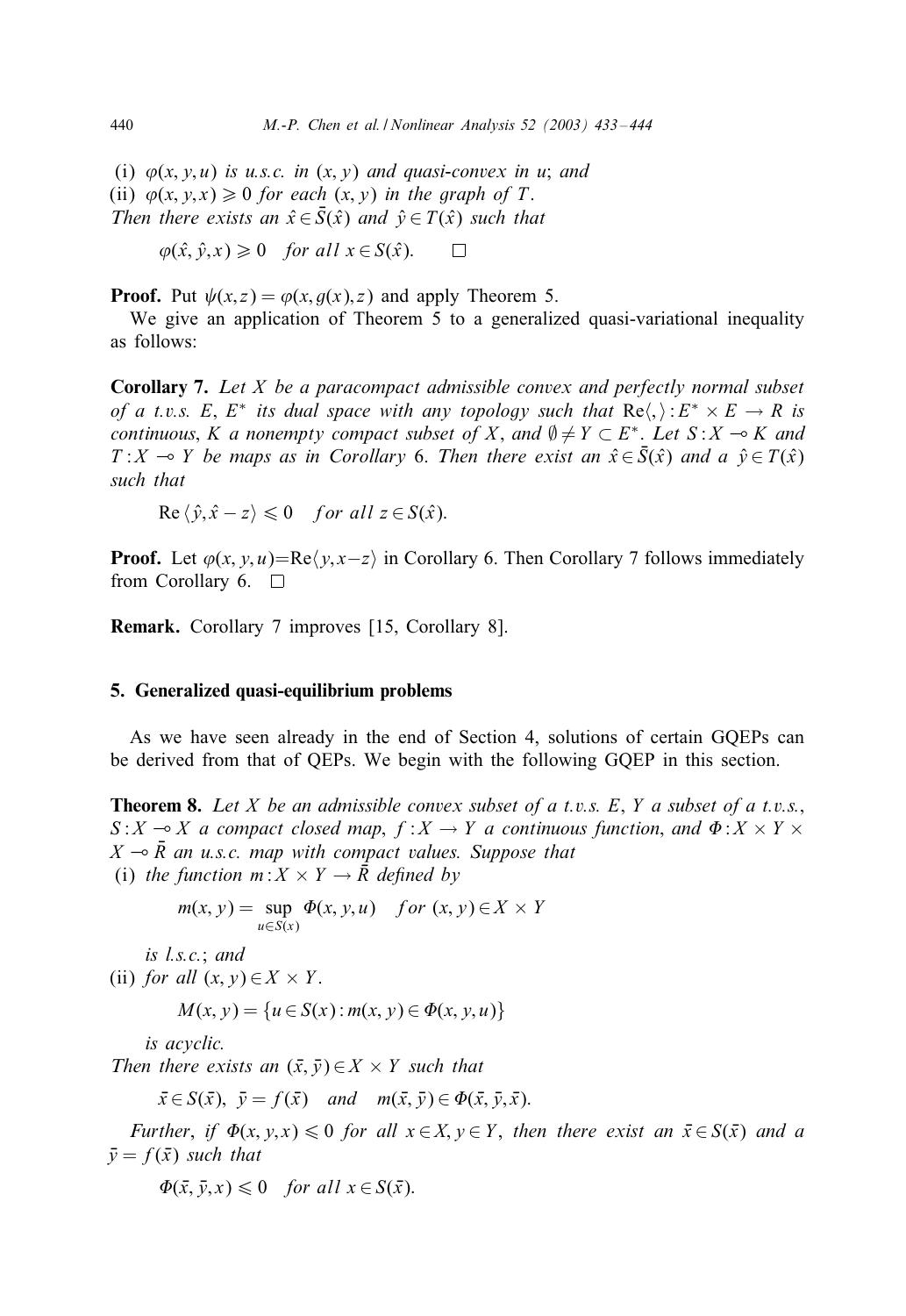**Proof.** Let  $h: X \to \overline{R}$  be defined by

$$
h(x) = m(x, f(x)) \text{ for } x \in X,
$$
  
\n
$$
\Psi: X \times X \to \overline{R} \text{ by } \Psi(x, y) = \Phi(x, f(x), y) \text{ for } (x, y) \in X \times X, \text{ and } H: X \to X \text{ by}
$$
  
\n
$$
H(x) = M(x, f(x)).
$$

By assumption, we see that h is l.s.c.,  $\Psi$  is u.s.c. with compact values, and  $H(x)$ is acyclic for all  $x \in X$ . Then by Theorem 4, there exists an  $\bar{x} \in S(\bar{x})$  such that  $h(\bar{x}) \in \Psi(\bar{x}, \bar{x});$  that is,  $\bar{y} = f(\bar{x})$  and  $m(\bar{x}, \bar{y}) \in \Psi(\bar{x}, \bar{x}) = \Phi(\bar{x}, f(\bar{x}), \bar{x}) = \Phi(\bar{x}, \bar{y}, \bar{x}).$  Further, if  $\Phi(x, y, x) \leq 0$  for all  $x \in X$ ,  $y \in Y$ , then

$$
\Phi(\bar{x}, \bar{y}, x) \leq m(\bar{x}, \bar{y}) \leq 0 \quad \text{for all } x \in S(\bar{x}). \qquad \Box
$$

Remark. Theorem 8 is a variant of Park [12; Theorem 1]; which is not comparable to Theorem 8.

From Theorem 8, we have the following:

Theorem 9. *Let* X *be a paracompact admissible convex subset of a t.v.s.* E; Y *a compact subset of a t.v.s.* E,  $S: X \rightarrow X$  *a compact u.s.c. map with closed values*,  $T: X \multimap Y$  *a map with convex values such that*  $X = \bigcup_{y \in Y}$  Int  $T^-(y)$ *, and*  $\Phi: X \times Y \times Y$  $X \rightarrow \overline{R}$  an u.s.c. map with compact values. Suppose that (1) *the function*  $m: X \times Y \rightarrow \overline{R}$  *defined by* 

$$
m(x, y) = \sup_{u \in S(x)} \Phi(x, y, u) \quad \text{for } (x, y) \in X \times Y
$$

*is l.s.c.*; *and*

(2) for all 
$$
(x, y) \in X \times Y
$$
,

 $M(x, y) = \{u \in S(x): m(x, y) \in \Phi(x, y, u)\}\$ 

*is acyclic.*

*Then there exist an*  $\bar{x} \in S(\bar{x})$  *and a*  $\bar{y} \in T(\bar{x})$  *such that* 

 $m(\bar{x}, \bar{y}) \in \Phi(\bar{x}, \bar{y}, \bar{x}).$ 

*In particular*, *if we assume that*

$$
\Phi(x, y, x) \leq 0 \quad \text{for all } (x, y) \in X \times Y,
$$

*then*

$$
\Phi(\bar{x}, \bar{y}, x) \leq 0 \quad \text{for all } x \in S(\bar{x}).
$$

**Proof.** Since X is a paracompact space, it follows from Theorem 1, T has a continuous selection  $f: X \to Y$ . By Theorem 8, there exist an  $\bar{x} \in S(\bar{x})$  and a  $\bar{y} = f(\bar{x}) \in T(\bar{x})$ such that

 $m(\bar{x}, \bar{v}) \in \Phi(\bar{x}, \bar{v}, \bar{x}).$ 

If  $\Phi(x, y, x) \le 0$  for all  $(x, y) \in X \times Y$ , then there exists a  $\bar{z} \in \Phi(\bar{x}, \bar{y}, \bar{x})$  such that  $m(\bar{x}, \bar{y}) = \bar{z} \leq 0.$ 

Hence  $\Phi(\bar{x}, \bar{y}, x) \leq 0$  for all  $x \in S(\bar{x})$ .  $\Box$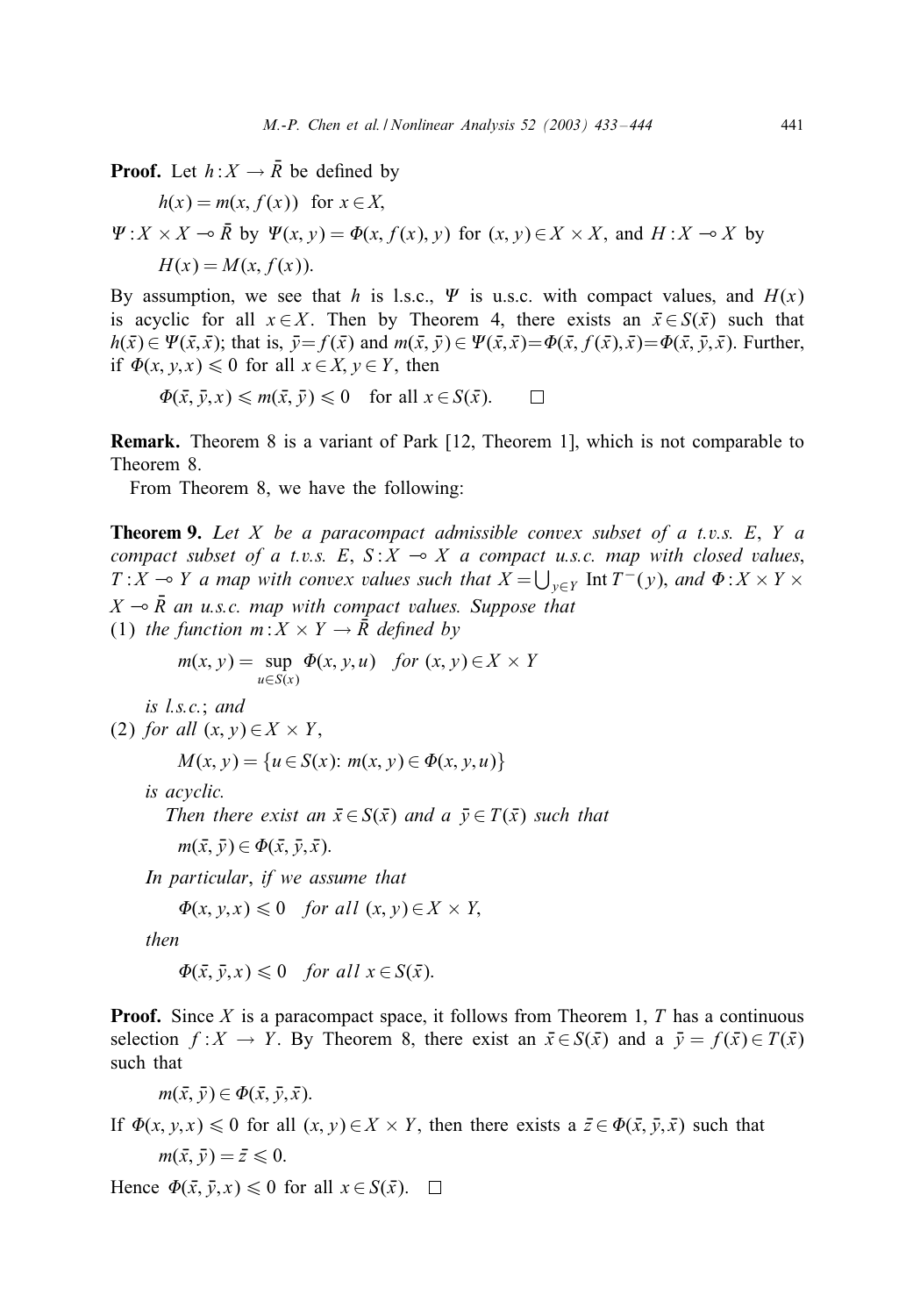Corollary 10. *In Theorem* 9; *if* S *has convex values*; *then condition* (2) *can be replaced bythe following without a7ecting its conclusion*: (2)' *for each*  $(x, y) \in X \times Y$ , *the multimap*  $u \to \Phi(x, y, u)$  *is quasi-concave.* 

**Proof.** It suffices to show that (2)' implies (2). In fact, we show that  $M(x, y)$  is convex for each  $(x, y) \in X \times Y$ . Indeed, if  $u_1, u_2 \in M(x, y)$  and  $\lambda \in [0, 1]$ , then  $u_1, u_2 \in S(x)$  and  $m(x, y) \in \Phi(x, y, u_1) \cap \Phi(x, y, u_2)$ . Since the map  $u \to \Phi(x, y, u)$  is quasi-concave, it follows from Lemma 4, there exists  $w \in \Phi(x, y, \lambda u_1 + (1 - \lambda)u_2)$  such that

$$
w \geq m(x, y).
$$

Since  $S(x)$  is convex, it follows that  $\lambda u_1+(1-\lambda)u_2 \in S(x)$ . By the definition of  $m(x, y)$ , we see that

 $m(x, y) = w \in \Phi(x, y, \lambda u_1 + (1 - \lambda)u_2).$ 

This shows  $\lambda u_1+(1-\lambda)u_2 \in M(x, y)$  and hence  $M(x, y)$  is convex for all  $(x, y) \in X \times Y$ . Now the conclusion follows immediately from Theorem 9.  $\Box$ 

Remark. Corollary 10 is a far-reaching sharpened form of Wu and Shen [15; Theorem 4].

**Corollary 11.** Let X be a paracompact admissible convex subset of a t.v.s. E,  $Y \subset E^*$ , *where*  $E^*$  *is the topological dual space of* E *with a topology on*  $E^*$  *such that*  $\langle , \rangle$  *is continuous. Let* K *be a compact subset of* X *and*  $S: X \rightarrow K$  *be a map with closed convex values*,  $T: X \to Y$  *a map having convex values such that*  $X = \bigcup_{y \in Y} \text{Int } T^-(y)$ . *Then there exist an*  $\bar{x} \in S(\bar{x})$  *and a*  $\bar{y} \in T(\bar{x})$  *such that* 

 $\text{Re}\langle \bar{y}, \bar{x} - z \rangle \leq 0$  for all  $z \in S(\bar{x})$ .

**Proof.** Let  $\varphi(x, y, z) = \text{Re}\langle y, x - z \rangle$ , then  $\varphi: X \times Y \times X \to \overline{R}$  is continuous and the map  $u \mapsto \varphi(x, y, u)$  is concave. Then the conclusion follows immediately from Theorem 1, Corollary 10 and Lemma 5.  $\Box$ 

Theorem 12. *Let* X *be a compact convex subset of a t.v.s.* E *on which its topological dual*  $E^*$  *separates points of*  $E$ ,  $F$  *a t.v.s. and*  $Y \subset F$ .

Let  $S : X \to X$  be a continuous map with closed convex values,  $T : X \to Y$  a map *having continuous selection*  $t: X \to Y$ *, and*  $\varphi: X \times Y \times X \to \overline{R}$ *. Suppose that* (i)  $\varphi(x, y, u)$  *is u.s.c. on*  $(x, y)$  *and convex on u*; *and* (ii)  $\varphi(x, y, x) \geq 0$  *for each*  $(x, y) \in \text{Gr}(T)$ . *Then there exist an*  $\bar{x} \in S(\bar{x})$  *and a*  $\bar{y} \in T(\bar{x})$  *such that* 

 $\varphi(\bar{x}, \bar{y}, x) \geq 0$  *for all*  $x \in S(\bar{x})$ .

Proof. We will use Lemma 8 to prove this theorem. Note that  $(1)$  S is u.s.c.

(2) Let  $f: X \times X \to \overline{R}$  be defined by  $f(x, u) = -\varphi(x, t(x), u)$ . Then by (i) for each  $u \in X$ ,  $x \mapsto f(x, u)$  is l.s.c.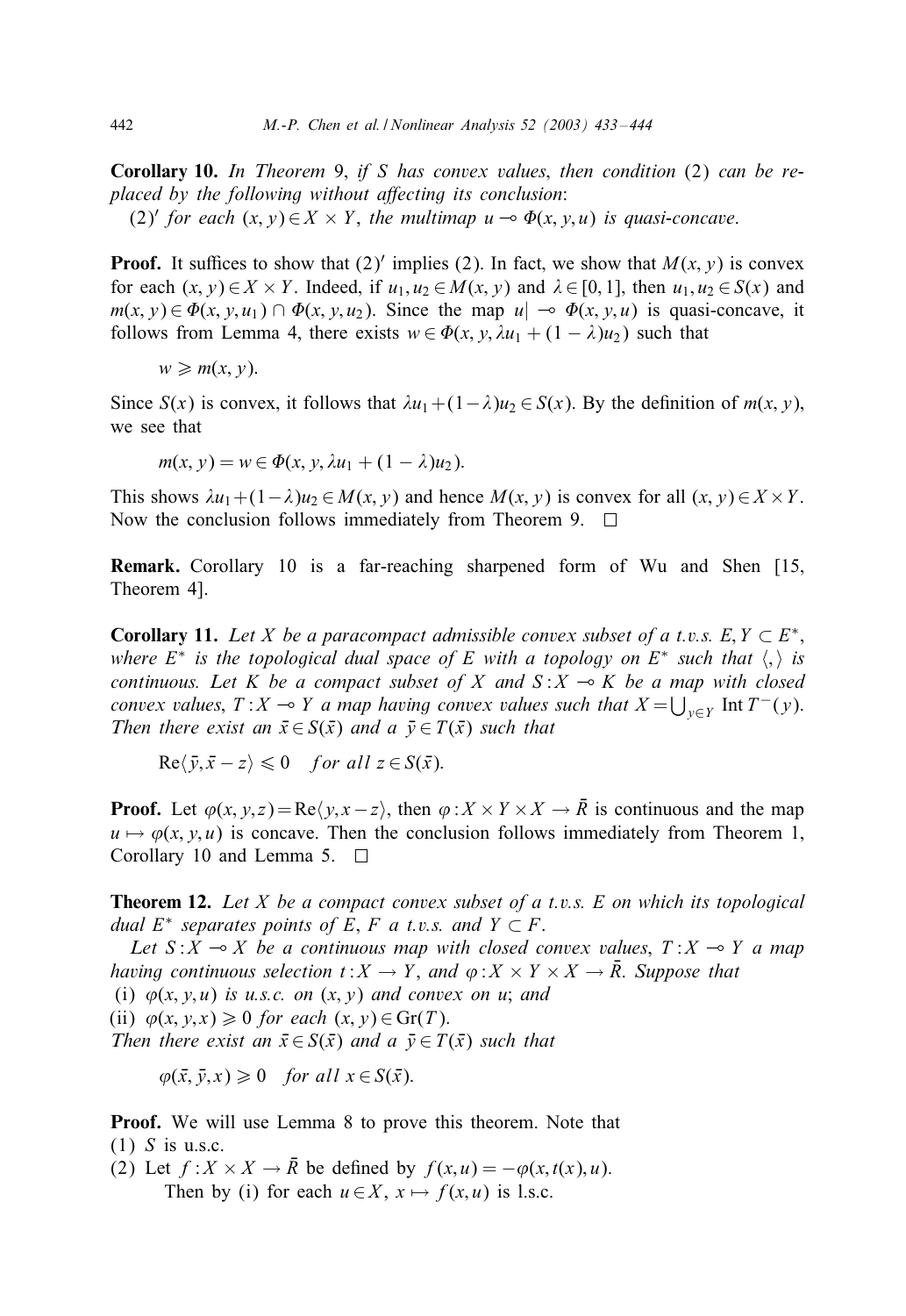- (3)  $f(x, u) = -\varphi(x, t(x), u)$  is concave on u, and hence  $f(x, u)$  is 0-DCV in u.
- (4) Since  $x \mapsto f(x, u)$  is l.s.c. and S is l.s.c., it follows from Lemma 5 that  $x \mapsto$  $\sup_{u \in S(x)} f(x, u)$  is l.s.c.. Therefore

$$
\left\{ x \in X: \sup_{u \in S(x)} f(x, u) \leq 0 \right\}
$$

is closed.

Thus the conclusion follows from Lemma 8.  $\Box$ 

Remark. Theorem 12 is a correct and improved version of Wu and Shen [15; Theorem 6].

Final Remark. Wu and Shen  $[15,$  Theorem 2] is a collectively fixed point theorem and is already extended by the third author [12] in view of Lemma 6. The extension is applied in [13] to give equilibrium existence theorems for abstract economics. We also note that  $[15,$  Theorems  $10-12$  can be improved following the methods of this paper. Consequently; all the results of Wu and Shen [15] can be generalized and improved.

# References

- [1] H. Ben-El-Mechaiekh, P. Deguire, A. Granas, Une alternative non lineare en analyse convexe et applications, C. R. Acad. Sci. Paris, Ser. I Math. 295 (1982) 257–259.
- [2] E. Blum, W. Oettli, From optimization and variational inequalities to equilibrium problems, Math. Students 63 (1994) 123–145.
- [3] X.P. Ding, W.K. Kim, K.K. Tan, A selection theorem and its applications, Bull. Austral. Math. Soc. 46 (1992) 205–212.
- [4] C.J. Himmelberg, Fixed point of compact multifunctions, J. Math. Anal. Appl. 38 (1972) 205–207.
- [5] C.D. Horvath, Contractibility and generalized convexity, J. Math. Anal. 156 (1991) 341–357.
- [6] V. Klee, Leray–Schauder theory without local convexity, Math. Ann. 14 (1960) 286–297.
- [7] M. Lassonde, Reduction du cas multivoqe as cas univoque dans les problems de coincidence, in: M.A. Thera, J.B. Baillon (Eds.), Fixed Point Theory and Applications, Longman Science and Technology, Essex, 1991, pp. 293–302.
- [8] L.J. Lin, Generalized quasi-equilibrium problem for multimaps, in: L. Caccetta, K.L. Teo, Y.H. Leung, V. Rehbock (Eds.), Optimization: Techniques and Applications, Vol. 2, Curtin University of Technology, Australia, 1998, pp. 1951–1957.
- [9] L.J. Lin, Z.T. Yu, On some equilibrium problems for multimaps, J. Comput. Appl. Math. 129 (2001) 171–183.
- [10] M.A. Noor, W. Oettli, On general nonlinear complementarity problems and quasi-equilibria, Le Math. 49 (1994) 313–331.
- [11] S. Park, On minimax inequalities on space having certain contractible subsets, Bull. Austral. Math. Soc. 47 (1993) 25–40.
- [12] S. Park, Collectively fixed points and equilibrium points of abstract economies, Math. Sci. Res. Hot-Line 1 (11) (1997) 9–13.
- [13] S. Park, Fixed points and quasi-equilibrium problems, Math. Comput. Modelling 34 (2001) 947–954.